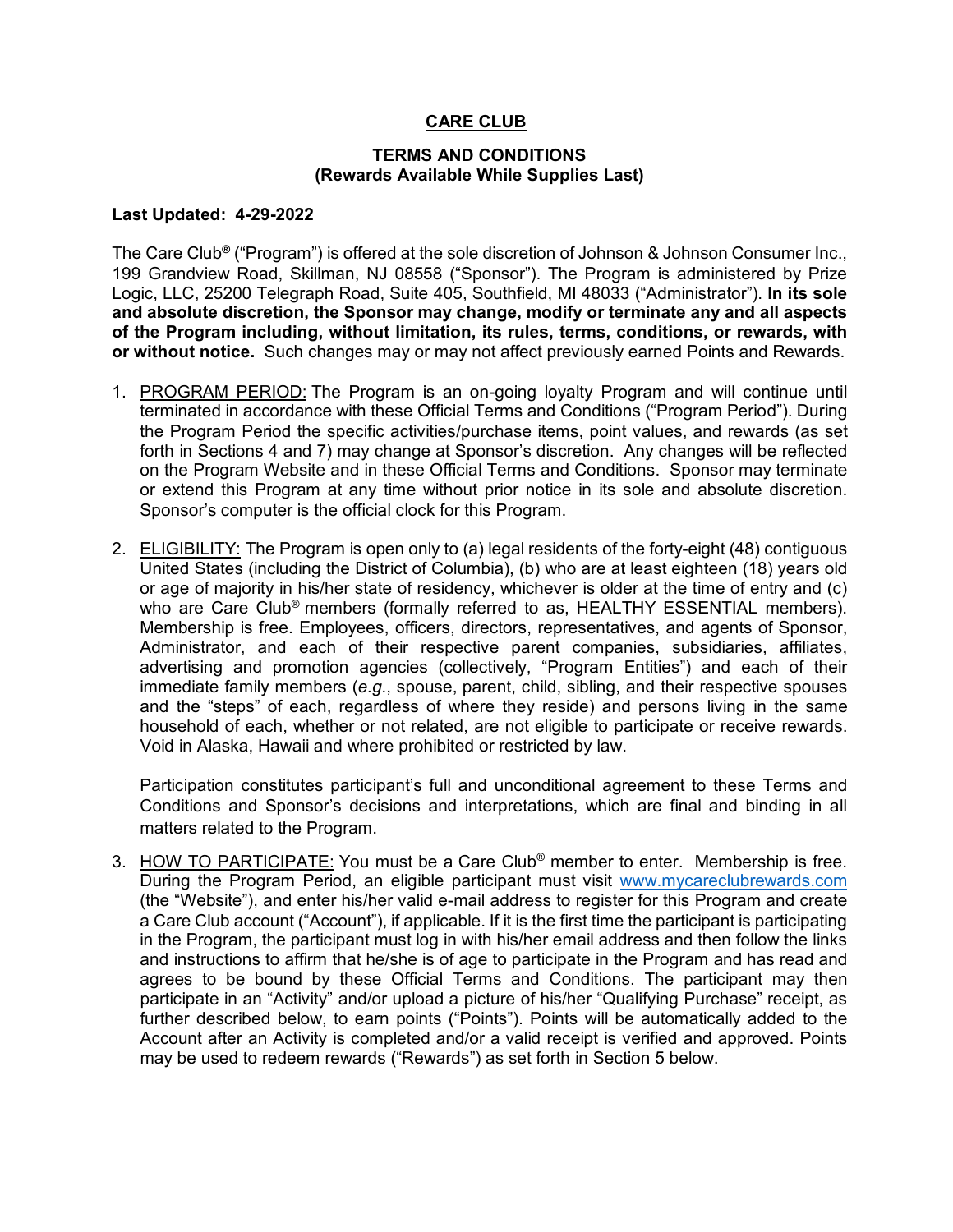Sponsor also reserves the right, but not the obligation, at its sole discretion, to distribute Points at various times throughout the Program Period through additional means which will be posted on the Website. It may take twenty-four (24) hours or more for the Point(s) to show in your Account. Sponsor assumes no liability for discrepancies, delays, omissions, inconsistencies or errors in the number of Qualifying Purchases made or the number of Points acquired as a result thereof as reported on the Website. The decisions of Administrator and Sponsor with respect to the Program, including without limitation, Qualifying Purchases, Points, Account balances and Rewards transactions are final and binding and non-appealable in all respects. If a participant creates multiple Accounts or attempts to participate in the Program using multiple identities, then Sponsor, in its sole discretion, may disqualify the participant and void any or all such Accounts. Points may not be combined from different promotions for any purpose. Sponsor reserves the right to invalidate Points from an Account if it determines that such Points were improperly credited to such Account, obtained fraudulently or in violation of these Terms and Conditions. Points do not constitute property, do not entitle you to a vested right or interest, and have no cash value. As such, Points are not redeemable for cash and are not saleable, transferable or assignable for any reason.

### 4. QUALIFYING PURCHASE PRODUCTS/VALUES AND ACTIVITIES:

**The following is a list of products, activities and point values for the current Program. For purposes of this Program, a month is defined as a calendar month ("Month").** 

a. **Purchase Products**: Participants may purchase a qualifying Care Club product ("Qualifying Purchase") between April 1, 2021 and June 30, 2022 ("Purchase Period") from a physical retail location. Restrictions apply based on the type of product purchased. Receipts with some over the counter ("OTC") drugs included in a purchase will only receive Points in this Program one (1) time per month, per brand, for these products. A list of qualifying OTC products with these restrictions ("Restricted Qualifying Products") is included in the Appendix at the end of this document. Receipts with Qualifying products will receive one hundred fifty (150) points for each Qualifying Purchase. A list of qualifying products that are not Restricted Qualifying Products ("Non-Restricted Qualifying Products") is included in the Appendix at the end of this document.

Participants should first print his/her complete name on the original physical register receipt (digital receipts are not valid in this Program), sign and date the receipt, and circle all Qualifying Purchase(s) on the receipt before uploading the receipt. The file must be in .jpeg, .jpg, .png, or gif format and may not exceed 10 MB. Prior to submitting a receipt, Sponsor strongly recommends that participants maintain the original or photocopy for themselves. Participants should not give the receipt to any store employee.

Limit: There is a maximum of up to one thousand five hundred (1,500) points per month, fifteen (15) receipts per month, which includes both Restricted Qualifying Products and Non-Restricted Qualifying Products, however, as noted above, Restricted Qualifying Purchases can only receive points one (1) time per brand, per month.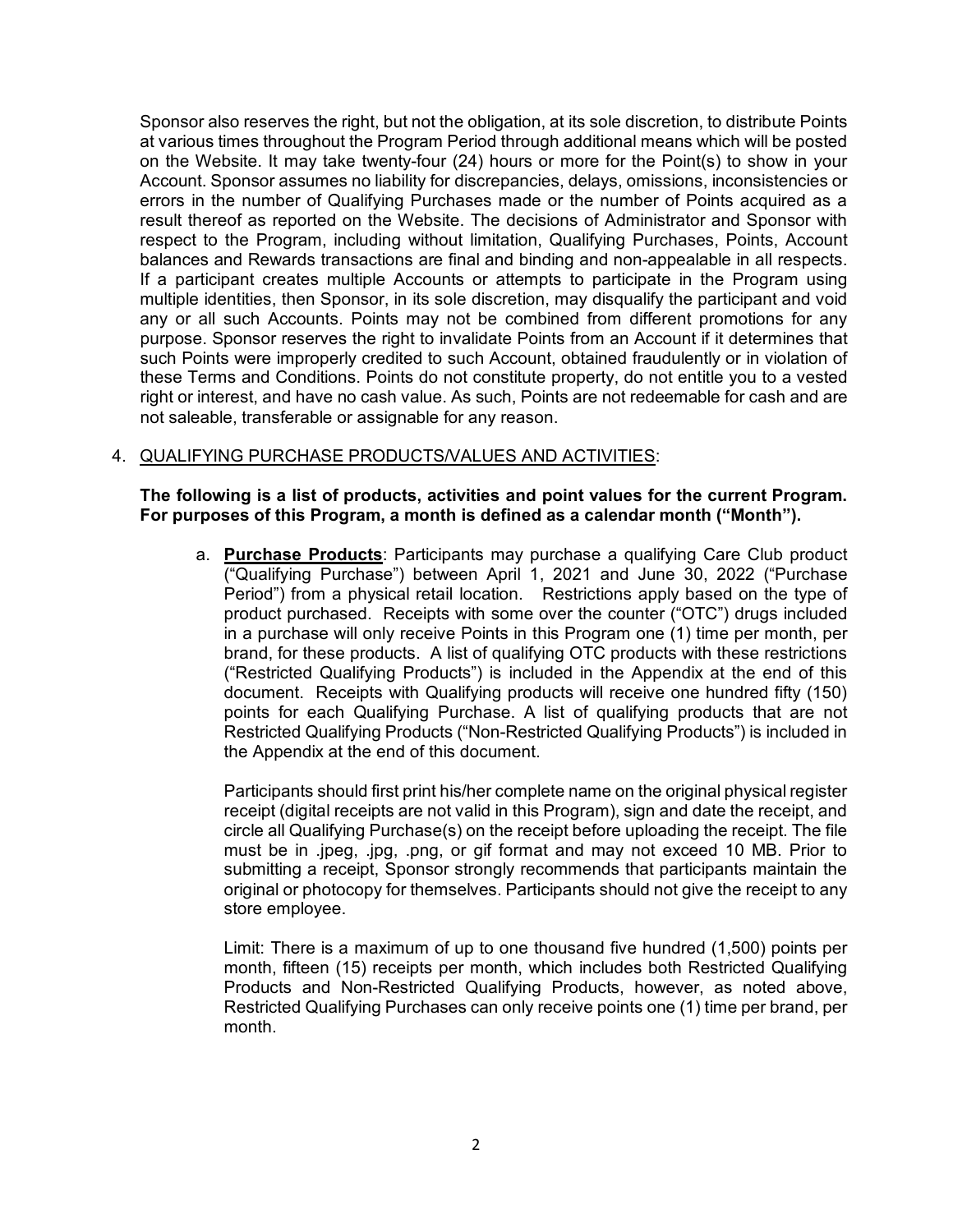## b. **Activities**:

| <b>Activity</b>                                                                                                                                                                                                                                 | <b>Points</b> | Limit                                                                                                  | <b>Max Points</b><br><b>Earned</b> |
|-------------------------------------------------------------------------------------------------------------------------------------------------------------------------------------------------------------------------------------------------|---------------|--------------------------------------------------------------------------------------------------------|------------------------------------|
| <b>Qualifying Purchases (Restricted</b><br><b>Qualifying Products and Non-</b><br><b>Restricted Qualifying products</b><br>combined). More details for<br><b>Restricted vs. Non-Restricted</b><br><b>Qualifying Products outlined</b><br>below* |               | 10 items per receipt,<br>15 receipts per<br>Month                                                      |                                    |
| *Restricted Qualifying Products                                                                                                                                                                                                                 | 150           | 1 per Month for each<br>of the 12 Brands<br>under the Restricted<br><b>Qualifying Products</b><br>list | 1,500 per<br>Month                 |
| *Non-Restricted Qualifying<br>Products                                                                                                                                                                                                          |               | 10 items per receipt,<br>15 receipts per<br>Month                                                      |                                    |
| <b>Complete Registration</b>                                                                                                                                                                                                                    | 100           | 1x for the entire<br>Program Period                                                                    | 100                                |
| Twitter/Facebook/Pinterest<br>Share                                                                                                                                                                                                             | 15            | 10 total shares for<br>the entire Program<br>Period                                                    | 150                                |
| Complete profile                                                                                                                                                                                                                                | 100           | 1x for the entire<br>Program Period                                                                    | 100                                |
| <b>Ratings and Reviews</b>                                                                                                                                                                                                                      | 25            | 5x per Month                                                                                           | 125 <sub>per</sub><br>Month        |
| <b>Answer Poll Question</b>                                                                                                                                                                                                                     | 10            | 1x per Month                                                                                           | 10 per<br>Month                    |
| <b>Read Article</b>                                                                                                                                                                                                                             | 5             | 3x per Month                                                                                           | 15 per<br>Month                    |
| <b>Watch Video</b>                                                                                                                                                                                                                              | 5             | 3x per Month                                                                                           | 15 per<br>Month                    |
| <b>Lapsed User</b>                                                                                                                                                                                                                              | 25            | <b>NA</b>                                                                                              | 25                                 |

For Twitter/Facebook/Pinterest Share: A participant may only share the Program a total of ten (10) times during the Program Period through a combination of the three (3) platforms listed below.

Twitter: During the Program Period, a participant may obtain additional Points as set forth in the chart above by following the instructions on the Website and set forth below to share the Program on Twitter. Participants must disclose that they have received points for sharing the Rewards Program and the contents of the share message should not be altered in any manner.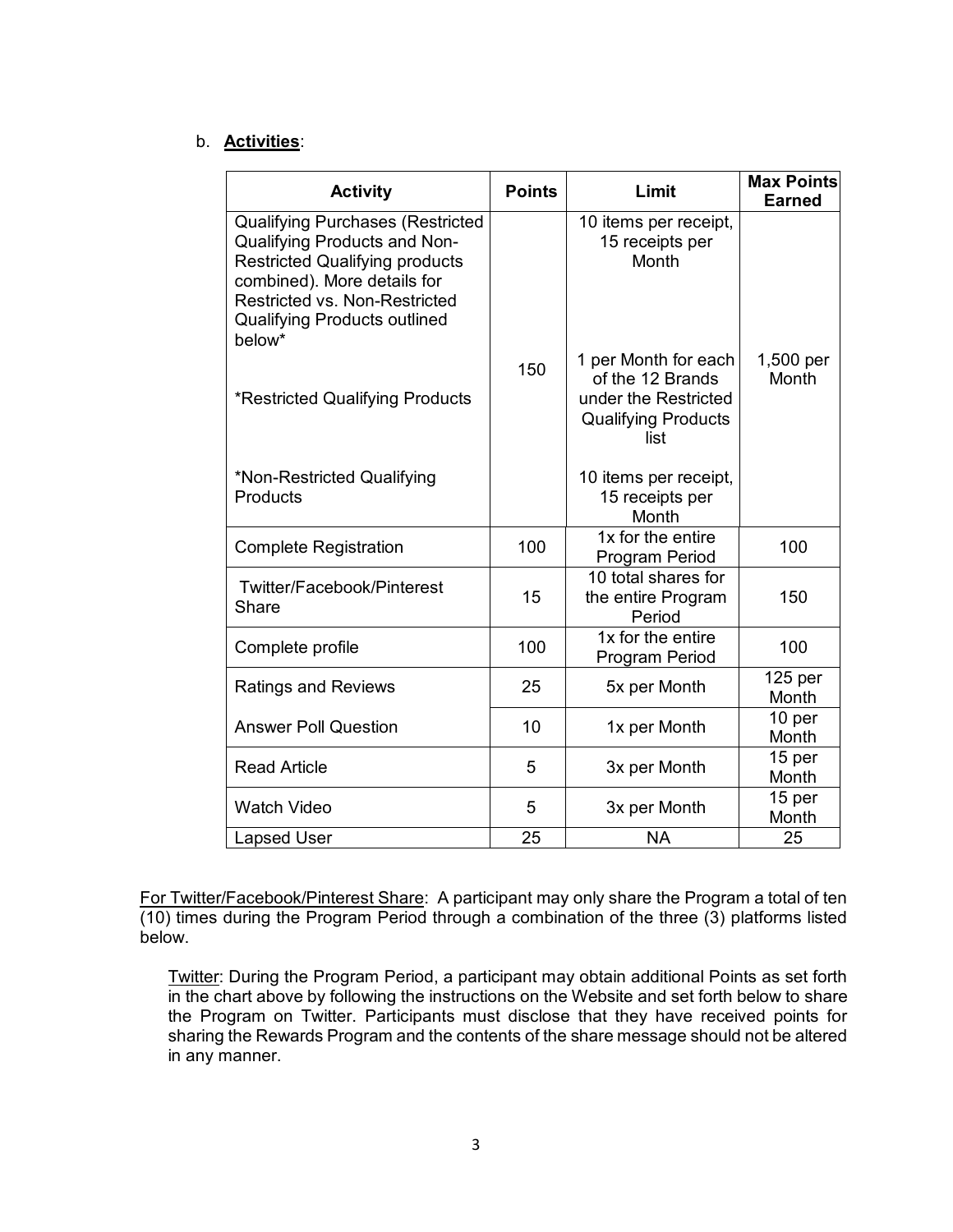Facebook: During the Program Period, a participant may obtain additional Points as set forth in the chart above by following the instructions on the Website to share the Program on Facebook. Upon clicking the buttons to share the Program, a message with a unique link will be posted to the participant's choice of Facebook Wall ("Invitation Post"). To obtain Points, a participant's Facebook "Friend" must click on the unique link in the Invitation Post and complete and submit the registration information requested, and sign up for the Program. Participants must disclose that they have received points for sharing the Rewards Program and the contents of the share message should not be altered in any manner.

Pinterest: During the Program Period, a participant may obtain additional Points as set forth in the chart above by following the instructions on the Website and set forth below to share the Program on Twitter. Participants must disclose that they have received points for sharing the Rewards Program and the contents of the share message should not be altered in any manner. Participants must disclose that they have received points for sharing the Rewards Program and the contents of the share message should not be altered in any manner.

For Ratings and Reviews: Participants who write a review of a Qualifying product (see Appendix for list of Qualifying products) during the Program Period, will receive twenty-five (25) Points. There is a limit of five (5) reviews per Month. **Each review must include a proper disclosure that clearly states that the participant is writing a review to receive Points for this Program.**

For Answer Poll Question: During the Program Period, a participant may follow the links and instructions to answer an online poll question. Regardless of the answer provided, participant will receive ten (10) Points. There is a limit of two (2) questions per Month.

For Read Article and Watch Video: During the Program Period, a participant may follow the links and instructions to click a link to read an article or watch a video. Upon clicking the link, participant will receive five (5) Points. There is a limit of up to three (3) articles and up to three (3) videos per Month.

For Lapsed Users: During the Program Period, if a participant has not visited the Website for one (1) month, he/she will receive an email reminding them to participate. Upon logging in to participate in the Program, participant will receive twenty-five (25) Points.

5. HOW TO REDEEM POINTS ONLINE FOR REWARDS: During the Program Period, Points can be redeemed for Rewards that are displayed on the Website, while Rewards supplies last. Participants will have thirty (30) days from the end of the Program Period to redeem any accumulated Points. Subject to termination or the end of the Program, Points do not expire. In the event that the Program is terminated, participants will have thirty (30) days from the date of termination to redeem any unused Points. Points have no cash value and cannot be redeemed or exchanged for anything other than the Rewards as set forth in these Official Terms and Conditions. Each Reward item has a required number of Points for redemption as stated on the Website and listed in Section 7 below. Participant cannot redeem a Reward unless he/she has accumulated the required corresponding number of Points in his/her Account. To redeem a Reward, the participant must login into the Website and follow the onscreen instructions to review available Rewards. The participant must select the Reward he/she wishes to order and carefully review any restrictions and terms of each individual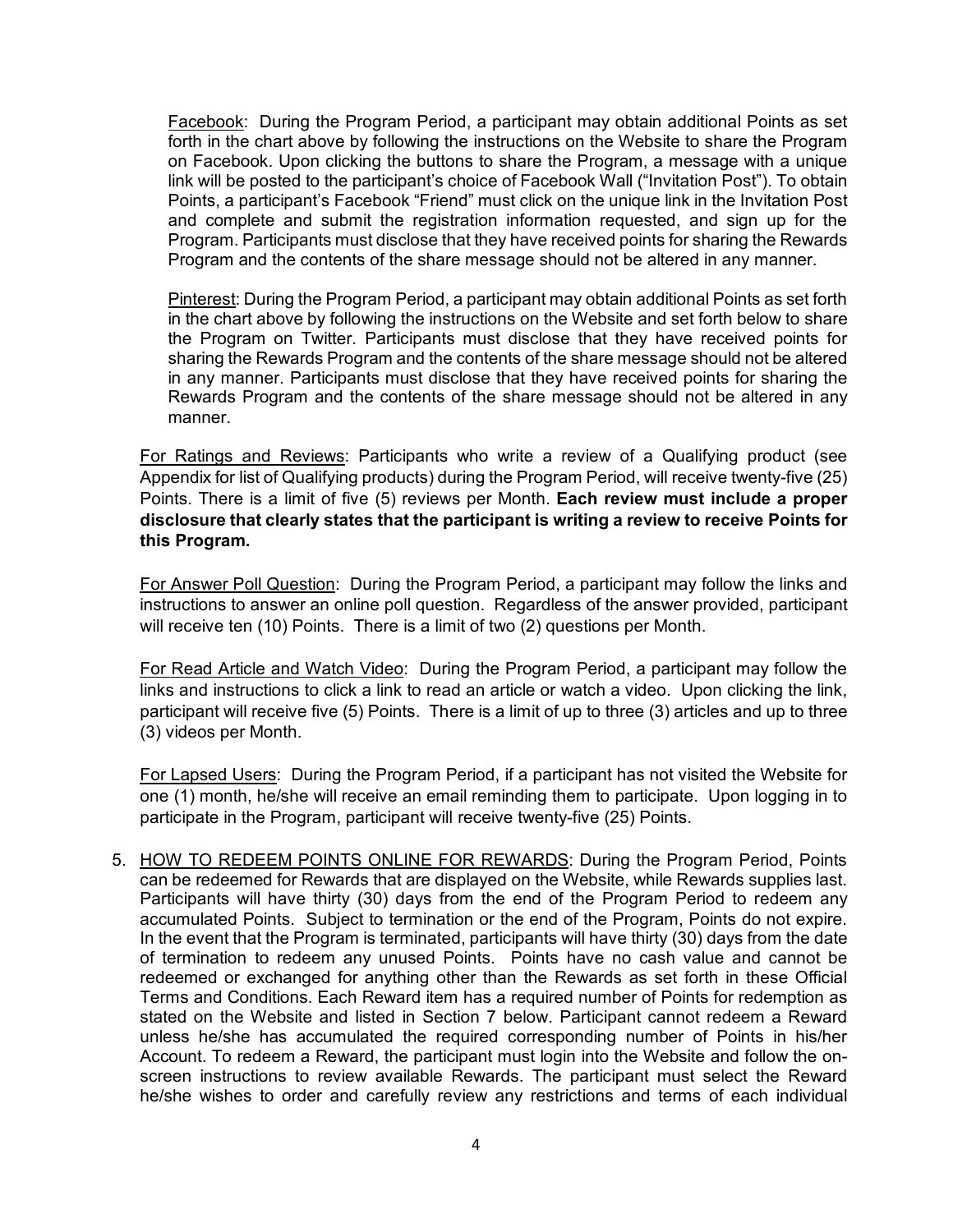Reward. Once the order has been submitted, the required number of Points for the Reward will be deducted from the participant's Account. Once Points have been redeemed for a Reward they may not be returned or refunded to an Account for any reason, including if the Reward is stolen or lost.

- 6. POTENTIAL FUTURE PROMOTIONS: From time to time, Sponsor reserves the right but not the obligation to allow participants to use their Points to enter other promotions and/or sweepstakes. Details and official rules for other promotions and sweepstakes, if any, will be posted on the Website.
- 7. PROGRAM REWARDS: The following rewards (each a "Reward") are currently available in this Program:

| <b>Reward</b>             | Approximate<br><b>Retail Value</b><br>(ARV) | <b>Points Needed</b><br>to Redeem<br><b>Reward</b> |
|---------------------------|---------------------------------------------|----------------------------------------------------|
| \$25 SpaFinder Gift Card  | \$25                                        | 2,500                                              |
| \$25 Venmo credit         | \$25                                        | 2,500                                              |
| \$20 Amazon.com Gift Card | \$20                                        | 2,000                                              |
| \$10 Venmo credit         | \$10                                        | 1,000                                              |
| \$5 Amazon.com Gift Card  | \$5                                         | 500                                                |
| \$5 Target Gift Card      | \$5                                         | 500                                                |
| \$5 Walmart Gift Card     | \$5                                         | 500                                                |
| \$5 Ulta Beauty Gift Card | \$5                                         | 500                                                |

After a Participant has reached 1,000 Points, they will unlock the VIP tier level Rewards ("VIP Status"). VIP Status will be valid for the remainder of the year in which they achieved VIP Status plus the entire calendar year that follows. VIP Status will then reset and Participants will need to have a new balance of 1,000 Points to unlock the VIP tier level Rewards.

| <b>VIP Tier Reward</b>     | Approximate<br><b>Retail Value</b><br>(ARV) | <b>Points Needed</b><br>to Redeem<br><b>Reward</b> |
|----------------------------|---------------------------------------------|----------------------------------------------------|
| \$10 Walmart Gift Card     | \$10                                        | 900                                                |
| \$10 Starbucks Gift Card   | \$10                                        | 900                                                |
| \$25 Nike Gift Card        | \$25                                        | 2,250                                              |
| \$25 Ulta & \$25 Starbucks | \$50                                        | 4,500                                              |

A. GENERAL TERMS: There is a limit of one (1) type of Reward per Account. The use of a gift card is subject to the terms and conditions set forth thereon which shall govern the use of the gift card. Use of a gift card constitutes the user's acceptance of the terms and conditions so the recipient should read the terms and conditions on the gift card carefully. Recipients must protect the gift card and treat the gift card as he/she would any other valuable document. A gift card will not be redeemed or exchanged for cash, except where required by law. A gift card will not be replaced or replenished if it lost, stolen, damaged, destroyed or used without the recipient's permission and will be voided if altered or defaced. Limited quantity of rewards available while supplies last. Points, once earned, cannot be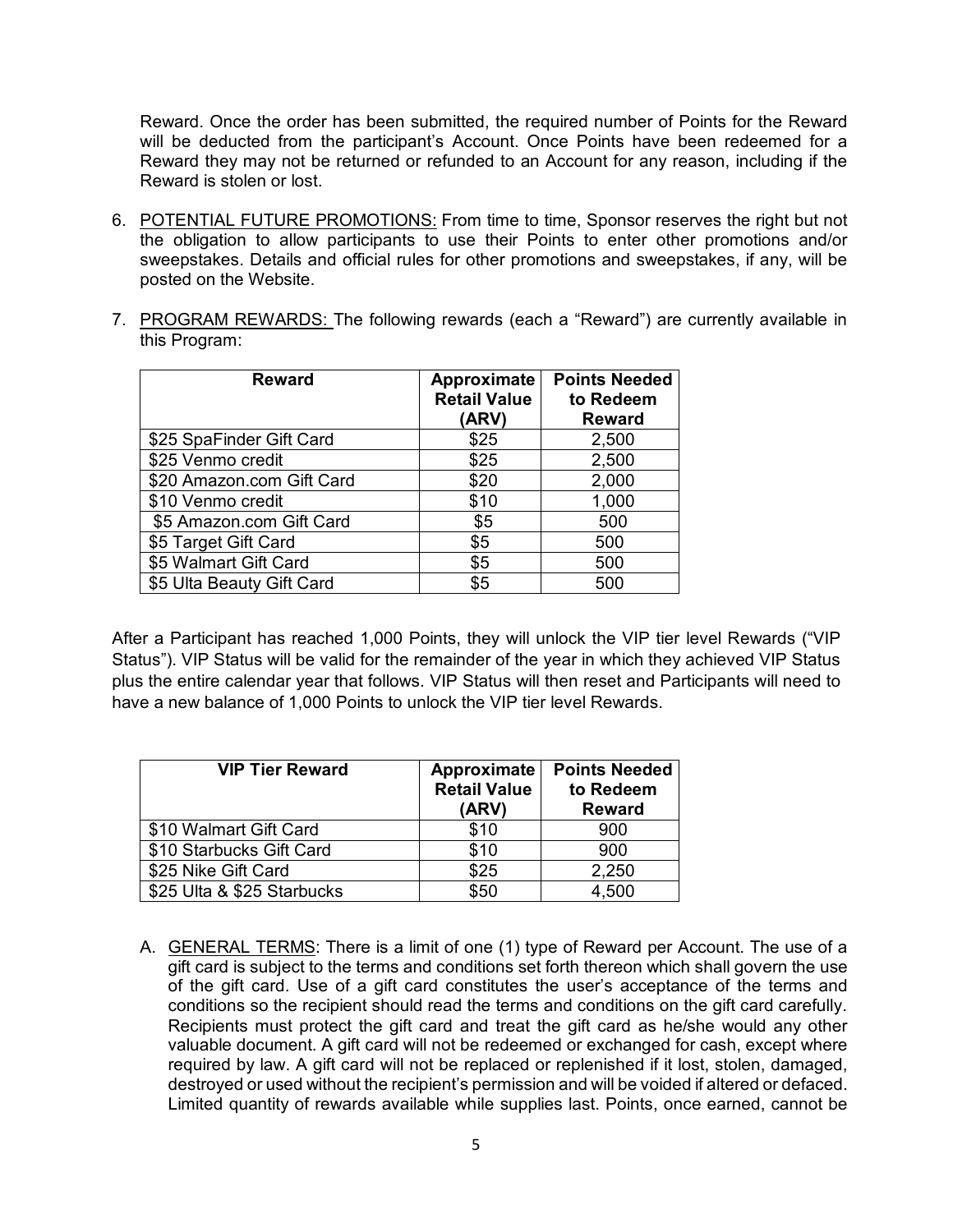refunded, transferred or re-used. Rewards obtained through this Program are not returnable, refundable, transferable or exchangeable. No substitutions of any kind (unless at Sponsor's sole discretion) are offered or permitted with respect to any Reward.

For Amazon.com gift card: Restrictions apply, see [www.amazon.com/gc-legal.](http://www.amazon.com/gc-legal)

- B. SHIPMENT OF REWARDS. Rewards will only be delivered to valid street addresses (or email address if digital) in the 48 contiguous United States and District of Columbia (no P.O. boxes). Rewards will be shipped within 6-8 weeks from receipt of order for shipment of a Reward via postal mail, unless otherwise stated on the Website. All Rewards will ship to the postal address that you specify on the order "Confirmation" page. No responsibility is assumed by Sponsor for any mail or deliveries returned as undeliverable without a forwarding address. No responsibility is assumed by Sponsor for a Reward after it has been shipped.
- C. REWARDS AVAILABILITY. All Rewards available on the Website are subject to change by the Sponsor in its sole discretion without notice. Rewards will be redeemed on a "first come, first serve" basis in relation to when participants electronically complete transactions in their Accounts. Once supplies of a Reward offered are exhausted, the Reward will expire and will be designated on the Website as sold out and/or will be deleted from the Website and will no longer be available for redemption in the Program. Sponsor reserves the right, at its sole discretion (without obligation) to substitute merchandise of greater or equal value in the event supplies of any one item exhaust. No exchanges, returns or refunds on Rewards are permitted for any reason. Sponsor does not guarantee the availability of any Reward for any period during the Program. Sponsor may, in its discretion, add new merchandise items for redemption during the Program Period. In the event that any Reward becomes unavailable, Sponsor reserves the right to substitute an item of equal or greater value in its sole discretion.
- 8. ACCOUNT VERIFICATION: All Accounts, Qualifying Purchases, and/or Points are subject to verification at the sole discretion of Sponsor. Anti-fraud detection devices may be used for verification purposes. Sponsor reserves the right to void Points and/or Rewards from any IP address or device if suspicious activity is detected or suspected. No Rewards redemption will be valid if such Rewards redemption is associated with any Points and/or Account deemed void for any reason, including without limitation, the following: (a) the Points and/or Rewards is not verified or recognized as being validly issued by Sponsor in the Program; (b) the Points and/or Rewards is determined to have been previously entered and used. Sponsor may change its policy or set limitations and restrictions on replacements at any time and without any form of notice. Except as expressly stated above, Sponsor, or any of the Program Entities, shall not have any liability or obligation to the holder of a void Qualifying Purchase, Point and/or Rewards or to any third party, with respect to any void Points and/or Rewards.
- 9. LIMITATIONS OF LIABILITY: By participating in this Program, participants agree that the Program Entities and each of their respective affiliates, subsidiaries, representatives, consultants, contractors, legal counsel, advertising, public relations, promotional, fulfillment and marketing agencies, website providers and each their respective officers, directors, stockholders, employees, representatives, designees and agents ("Released Parties") are not responsible for: (i) lost, late, incomplete, stolen, misdirected, postage due or undeliverable email notifications or postal mail; (ii) any computer, telephone, satellite, cable, network, electronic or Internet hardware or software malfunctions, failures, connections, or availability;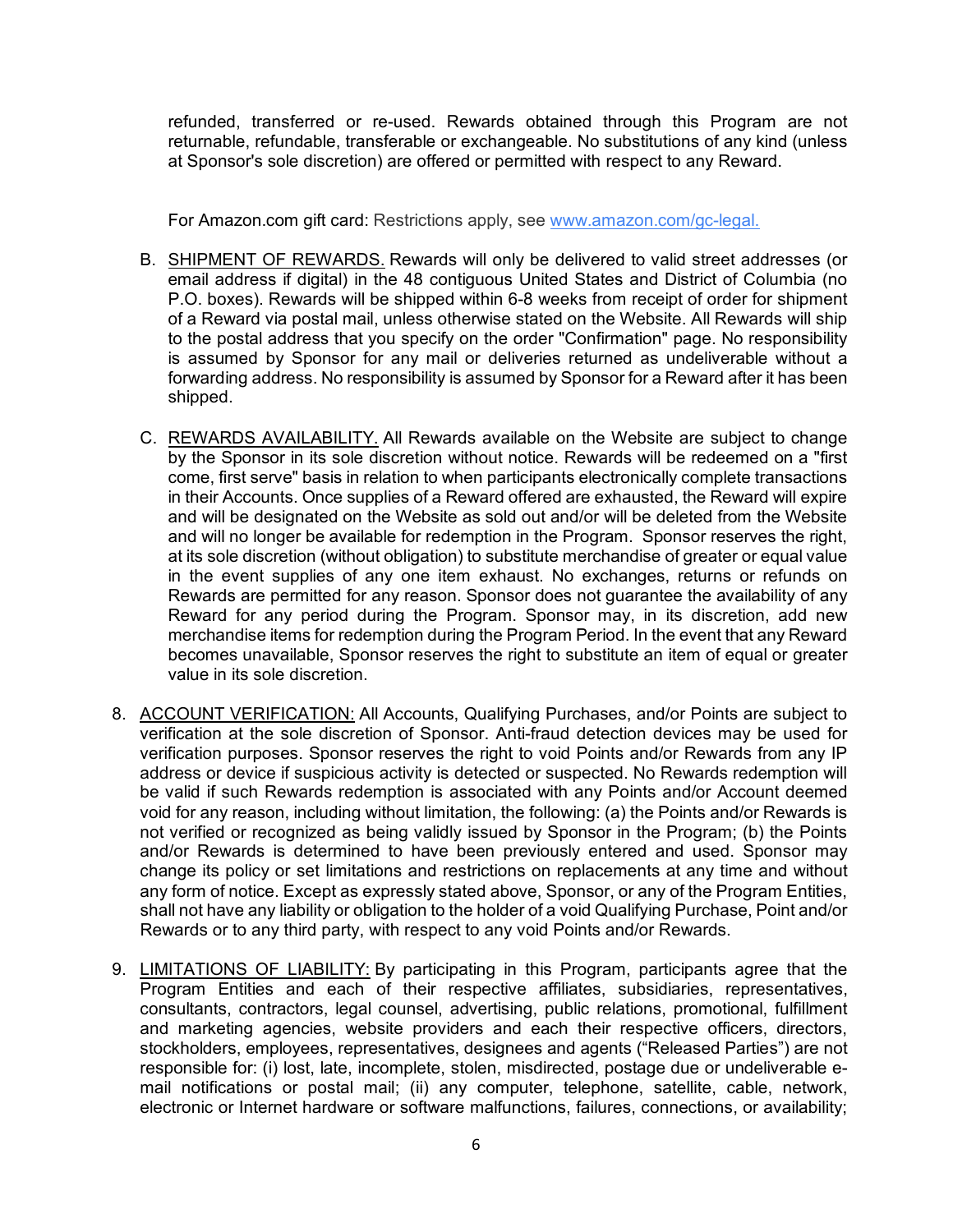(iii) garbled, corrupt or jumbled transmissions, service provider/network accessibility, availability or traffic congestion; (iv) any technical, mechanical, printing or typographical or other error; (v) the incorrect or inaccurate capture of registration information or the failure to capture, or loss of, any such information; (vi) any error, omission, interruption, deletion, defect, delay in operation or transmission, communications line failure, technical error, theft or destruction or unauthorized access to the Program; (vii) any injury or damage, whether personal or property, to participants or to any person's computer related to or resulting from participating in the Program and/or receiving a Reward; and (viii) Points that are late, forged, lost, misplaced, misdirected, tampered with, incomplete, deleted, damaged, garbled or otherwise not in compliance with the Terms and Conditions. Further, the Program Entities are not responsible for any undelivered e-mails, including without limitation, e-mails that are not received because of a participant's privacy or spam filter settings that may divert any notification or other Program related e-mail to a spam or junk folder.

By participating in the Program, each participant agrees: (i) to be bound by these Terms and Conditions; (ii) to waive any rights to claim ambiguity with respect to these Terms and Conditions; (iii) to waive all of his/her rights to bring any claim, action or proceeding against any of the Released Parties in connection with the Program; and (iv) to forever and irrevocably agree to release and hold harmless each of the Released Parties from any and all claims, lawsuits, judgments, causes of action, proceedings, demands, fines, penalties, liability, costs and expenses (including, without limitation, reasonable attorneys' fees) that may arise in connection with: (a) the Program, including, but not limited to, any Program-related activity or element thereof, and the participant's Points, participation or inability to participate in the Program; (b) the violation of any third-party privacy, personal, publicity or proprietary rights; (c) acceptance, attendance at, receipt, participation in, delivery of, possession, defects in, use, non-use, misuse, inability to use, loss, damage, destruction, negligence or willful misconduct in connection with the use of a Reward (or any component thereof); (d) any change in the available Rewards (or any components thereof); (e) human error; (f) any wrongful, negligent, or unauthorized act or omission on the part of any of the Released Parties; (g) lost, late, stolen, misdirected, damaged or destroyed Rewards (or any element thereof); or (h) the negligence or willful misconduct by participant.

If, for any reason, the Program is not capable of running as planned, or the integrity and or feasibility of the Program is severely undermined by any event beyond the control of Sponsor, including but not limited to fire, flood, epidemic, earthquake, explosion, labor dispute or strike, act of God or public enemy, satellite or equipment failure, riot or civil disturbance, war (declared or undeclared), terrorist threat or activity, or any federal, state or local government law, order, or regulation, order of any court or jurisdiction, infection by computer virus, unauthorized intervention, technical failures or other cause not reasonably within the control of Sponsor (each a "Force Majeure" event or occurrence), Sponsor reserves the right, at its sole and absolute discretion, to abbreviate, cancel, terminate, modify or suspend the Program and/or proceed with the Program, including awarding Points and or Rewards in a manner it deems fair and reasonable, from among eligible Points received prior to such cancellation, termination, modification or suspension without any further obligation. If Sponsor, in its discretion, elects to alter this Program as a result of a Force Majeure event, a notice will be posted at the Website.

Without limiting the foregoing, everything regarding this Program, including the Rewards, is provided "as is" without warranty of any kind, either express or implied, including but not limited to, the implied warranties of merchantability, fitness for a particular purpose or noninfringement.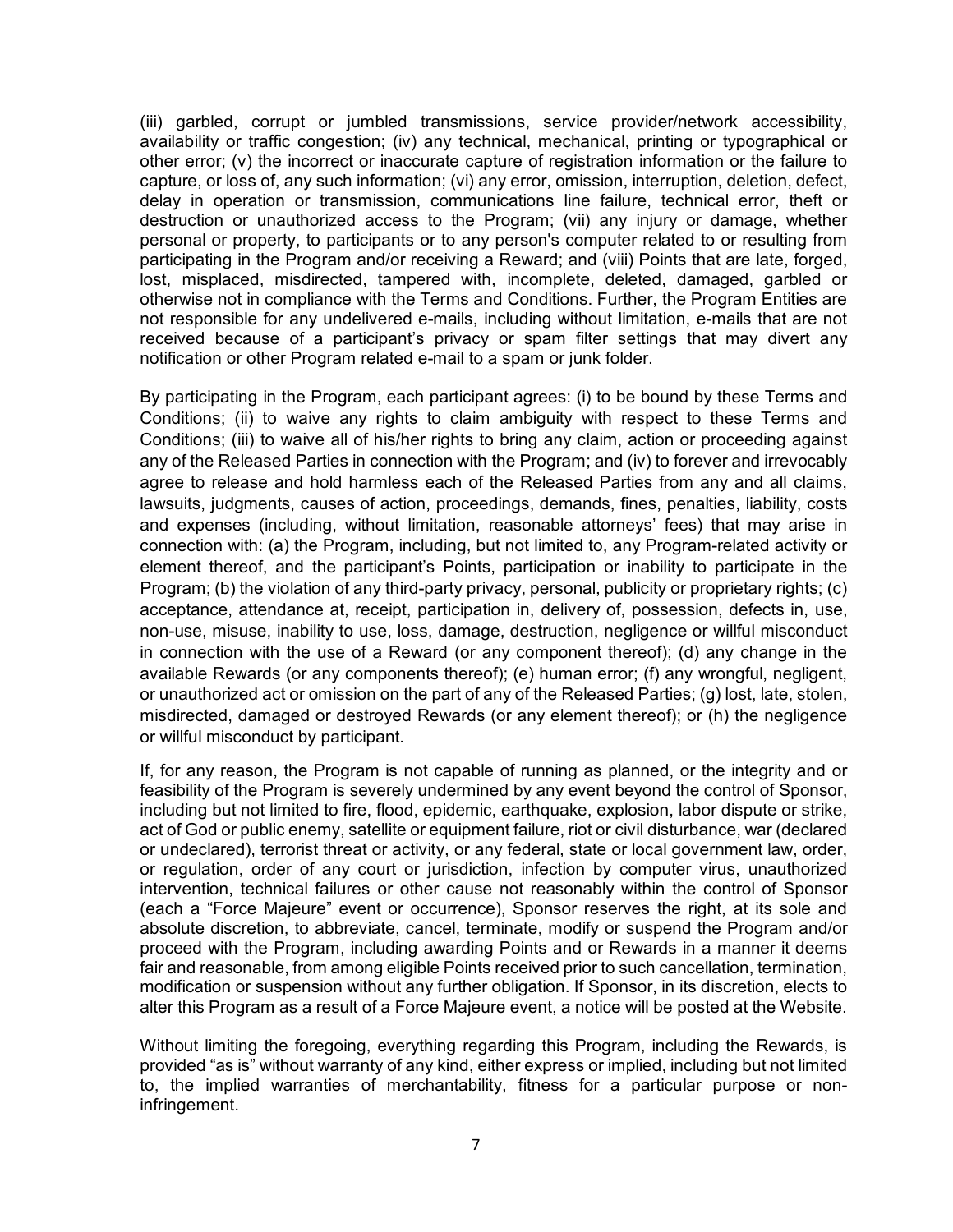- 10. DISPUTES: **THIS PROGRAM IS GOVERNED BY, AND WILL BE CONSTRUED IN ACCORDANCE WITH, THE LAWS OF THE STATE OF MICHIGAN, AND THE FORUM AND VENUE FOR ANY DISPUTE SHALL BE IN THE OAKLAND COUNTY, MICHIGAN. IF THE CONTROVERSY OR CLAIM IS NOT OTHERWISE RESOLVED THROUGH DIRECT DISCUSSIONS OR MEDIATION, IT SHALL THEN BE RESOLVED BY FINAL AND BINDING ARBITRATION ADMINISTERED BY THE AMERICAN ARBITRATION ASSOCIATION IN ACCORDANCE WITH ITS ARBITRATION RULES AND PROCEDURES OR SUBSEQUENT VERSIONS THEREOF ("AAA RULES"). THE AAA RULES FOR SELECTION OF AN ARBITRATOR SHALL BE FOLLOWED, EXCEPT THAT THE ARBITRATOR SHALL BE EXPERIENCED AND LICENSED TO PRACTICE LAW IN MICHIGAN. ALL PROCEEDINGS BROUGHT PURSUANT TO THIS PARAGRAPH WILL BE CONDUCTED IN OAKLAND COUNTY, MICHIGAN. THE REMEDY FOR ANY CLAIM SHALL BE LIMITED TO ACTUAL DAMAGES, AND IN NO EVENT SHALL ANY PARTY BE ENTITLED TO RECOVER PUNITIVE, EXEMPLARY, CONSEQUENTIAL OR INCIDENTAL DAMAGES OR HAVE DAMAGES MULTIPLIED OR OTHERWISE INCREASED, INCLUDING ATTORNEYS' FEES OR OTHER SUCH RELATED COSTS OF BRINGING A CLAIM, OR TO RESCIND THIS AGREEMENT OR SEEK INJUNCTIVE OR ANY OTHER EQUITABLE RELIEF. PARTICIPANTS AGREE THAT THE RIGHTS AND OBLIGATIONS OF ANY PARTICIPANT AND/OR PROGRAM ENTITIES AND/OR ANY OTHER PARTY SHALL BE RESOLVED INDIVIDUALLY, WITHOUT RESORT TO ANY FORM OF CLASS ACTION. ANY DEMAND FOR ARBITRATION MUST BE FILED WITHIN ONE (1) YEAR FROM THE END OF THE PROGRAM PERIOD, OR THE CAUSE OF ACTION SHALL BE FOREVER BARRED.**
- 11. PRIVACY: Sponsor's Privacy Policy is available at: [https://mycareclubrewards.com/en](https://mycareclubrewards.com/en-us/PrivacyPolicy)[us/PrivacyPolicy.](https://mycareclubrewards.com/en-us/PrivacyPolicy)
- 12. GENERAL CONDITIONS: You hereby waive any right to claim ambiguity in these Terms and Conditions. All federal, state and local laws and regulations apply. Federal, state and local taxes, if any, are the sole responsibility of participant. Duplicate or non-conforming requests will not be honored or returned. Program not available to newsletters, clubs, organizations or groups. Sponsor reserves the right, in its sole discretion to cancel, terminate, modify, the Program and proceed in a manner it deems fair and reasonable. Sponsor reserves the right, to disqualify any individual found, in its sole opinion, to be tampering with the operation of the Program; to be acting in violation of these Terms and Conditions; or to be acting in an unsportsmanlike manner or with the intent to disrupt the normal operation of the Program. Any use of robotic, automatic, macro, programmed, third party or like methods to participate in the Program will void any attempted participation effected by such methods and the result in the individual utilizing the same to be ineligible to participate in the Program. All registrations and/or materials submitted become the property of Sponsor and will not be returned. Program Entities are not responsible for any lost, late, undeliverable/undelivered, or postage due mail. In the event of any conflict with any Program details contained in these Terms and Conditions and Program details contained in program materials (including but not limited to point of sale, television, and print advertising, promotional packaging, and other promotion media), the details of the Program as set forth in these Terms and Conditions shall prevail.

All trademarks on the Website or in any other Program promotional materials are the property of their respective owners.

© 2022 Johnson & Johnson Consumer Inc. All Rights Reserved.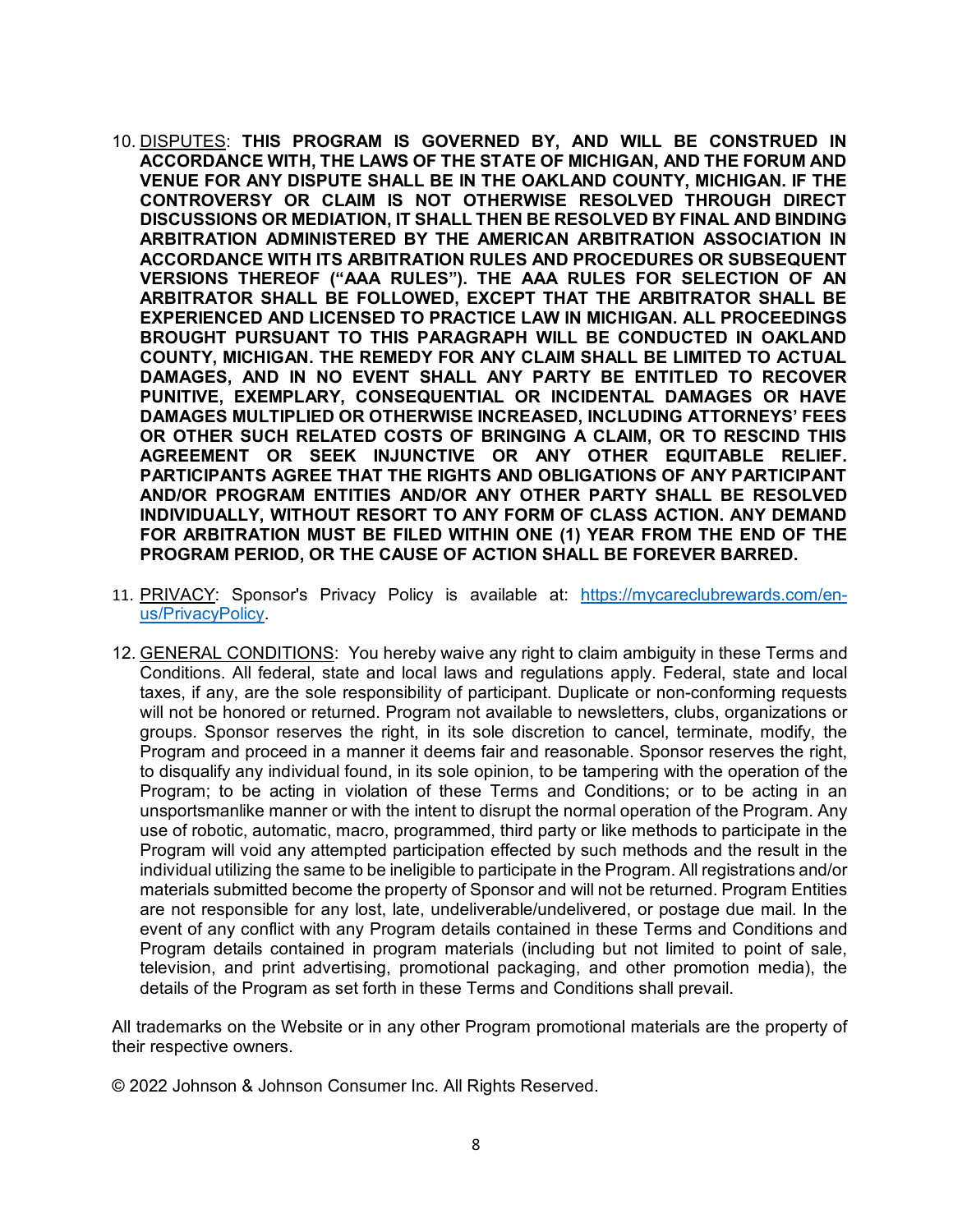Customer service inquires may be made at [Contact Us](https://prizelogic.zendesk.com/hc/en-us?id=013347)